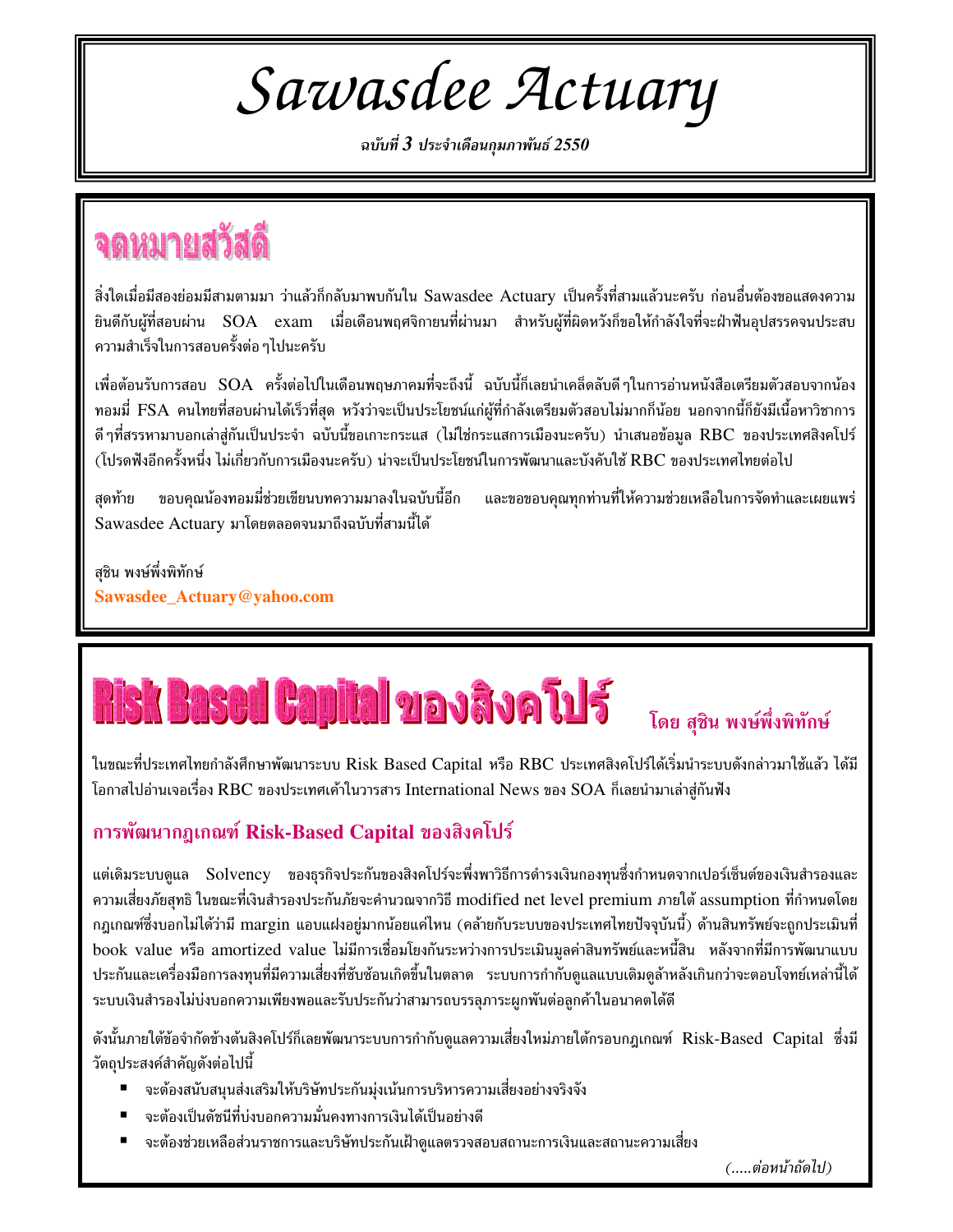#### $(Risk$  *Based Capital ของสิงคโปร์ – ต่อ*)

กรอบกฎเกณฑ์ใหม่จะต้องเป็นไปในแนวทางที่สอดคล้องกับมาตรฐานสากลซึ่งมองหาวิธีการประเมินมูลค่าแบบ "fair value" รวมทั้ง ข้อกำหนดการดำรงเงินกองทุนที่สะท้อนความเสี่ยงที่แท้จริงที่บริษัทรับไว้ กรอบกฎเกณฑ์ควรจะโปร่งใส เรียบง่ายต่อการนำไปใช้แต่เป็น เครื่องมือทรงประสิทธิภาพในการบริหารความเสี่ยง

#### การประเมินมูลค่าสินทรัพย์และหนี้สิน (Valuation of Assets and Liabilities)

ทางด้านสินทรัพย์ การประเมินมูลค่าสินทรัพย์แบบ ''lower of cost or market value'' (เน้นความ conservative) ภายใต้กฎเกณฑ์ เดิมถูกเปลี่ยนไปใช้การประเมินมูลค่าแบบ ''marked to market'' นั่นคือสะท้อนราคาตลาดที่แท้จริงหรือราคาที่ตลาดสามารถรับรู้ได้

ในขณะที่ด้านการตั้งเงินสำรองภายใต้กรอบเดิมที่เคยใช้วิธี Modified net premium ตามอัตราดอกเบี้ยและอัตรามรณะที่กำหนดโดย กฎเกณฑ์ (ซึ่งมุ่งเน้นความ conservative) สะท้อนปัจจัยค่าใช้จ่ายบางส่วนตามสูตร modified premium แต่ไม่คิดรวมอัตราการขาด อายุกรมธรรม์ รวมทั้งไม่คิดรวมภาระผูกพันในอนาคตจากผลประโยชน์ที่เป็น non-guaranteed (เช่นโบนัสหรือเงินปันผลของผู้ถือ กรมธรรม์) ภายใต้กรอบกฎเกณฑ์ใหม่การประเมินมูลค่าเงินสำรองจะใช้วิธี gross premium valuation ซึ่งคำนวณจากกระแสเงินสด ตามกรมธรรม์ทั้งหมดรวมถึงผลประโยชน์ที่เป็น non-guaranteed และใช้ assumption ทุกอย่างที่มีผลต่อมูลค่าเงินสำรอง ได้แก่ อัตรา ดอกเบี้ย อัตราคอมมิชชั่น อัตราค่าใช้จ่าย อัตรามรณะ/อัตราการเจ็บป่วย และอัตราการขาดอายุกรมธรรม์ ซึ่ง assumption จะถูกกำหนด ภายใต้ best estimate basis และบวกเพิ่มด้วย Provision for Adverse Deviation (PAD) ซึ่งเป็น margin สำหรับความไม่ แน่นอนและความแปรปรวนของ best estimate assumption ที่มีโอกาสจะเกิดขึ้น

การคำนวณเงินสำรองของแบบประกันที่เป็น nonparticipating (หรือเรียกว่าไม่มีส่วนร่วมในเงินปันผล) หรือแบบ unit-linked (ใน ส่วนที่ไม่ใช่เงินสำรองของหน่วยลงทุน) จะถูกคำนวณโดยใช้อัตราดอกเบี้ย risk free yield curve (อ้างอิงจาก yield curve ของ -พันธบัตรรัฐบาล) ในส่วนของแบบประกัน participating (หรือเรียกว่ามีส่วนร่วมในเงินปันผล) จะต้องคำนวณเงินสำรองสองกรณี กรณีที่ หนึ่งคำนวณเฉพาะผลประโยชน์ที่ guaranteed โดยใช้ risk free yield curve (เรียกเงินสำรองกรณีนี้ว่า Minimum Conditional Liability) กรณีที่สองคำนวณเงินสำรองทั้งผลประโยชน์ที่ guaranteed และ non-guaranteed โดยใช้ best estimate yield  $\rm{curv}$ e ที่คาดการณ์จากสินทรัพย์ลงทุนของกองทุนแบบประกัน participating (ซึ่งโดยทั่วไปจะสูงกว่า risk free yield curve) เงิน สำรองกรณีใดที่สูงกว่า(รวมทุกแบบประกัน)จะถือเป็นเงินสำรองของแบบประกัน participating

#### <u>ข้</u>อกำหนดเงินกองทุน (Capital or Solvency Margin Requirements)

การดำรงเงินกองทุนสำหรับความเสี่ยงภายใต้กฎเกณฑ์ใหม่จะศึกษาแต่ละกองทุนประกันของบริษัทแยกจากกัน โดยในแต่ละกองทุนจะต้อง คำนวณหาจำนวน risk charge ตามปัจจัยความเสี่ยงสามตัว เรียกว่า C1, C2 และ C3 โดย risk charge จะมากหรือน้อยขึ้นอยู่กับ ระดับ exposure ของความเสี่ยงแต่ละตัว

 $\rm C1$  risk charge เป็นความเสี่ยงที่สมมติฐานในการรับประกัน (insurance assumption) เปลี่ยนแปลงไปจากที่คาดการณ์ สมมติฐานที่ พูดถึงได้แก่ อัตรามรณะ อัตราการเจ็บป่วย ค่าใช้จ่าย และอัตราการขาดอายุกรมธรรม์ การคำนวณ risk charge จะทำโดยหาเงินสำรอง ภายใต้สองกรณี กรณีแรกใช้ best estimate assumption (บวก PAD) และบวกรวม risk margin ซึ่งสะท้อนความเสี่ยงที่ assumption จะผันแปรไปเกินกว่า PAD ส่วนกรณีที่สองใช้ best estimate assumption (บวก PAD) ส่วนต่างของเงินสำรองกรณีที่ หนึ่งและสองจะเป็น C1 risk charge ปัจจัย risk margin ที่จะบวกเพิ่มในการคำนวณกรณีที่หนึ่งจะถูกกำหนดไว้โดยกฎเกณฑ์

 $\rm C2$  risk charge จะสะท้อนความเสี่ยงเกี่ยวกับการลงทุนสองรูปแบบ แบบที่หนึ่งคือความเสี่ยงของตัว asset portfolio และอีกแบบก็คือ ความเสี่ยงจากการ mismatch duration ของสินทรัพย์และหนี้สิน

Risk charge ของความเสี่ยงแบบแรกจะสัมพันธ์กับ market risk และ volatility risk ของสินทรัพย์แต่ละประเภท เช่น การลงทุนใน หุ้นสามัญจะโดน risk charge ที่ 16% เนื่องจากราคามีความผันผวนสูง ในขณะที่หุ้นกู้ที่ไม่ได้ค้ำประกันโดยรัฐบาลจะโดน risk charge  $0.25\text{-}8\%$  ขึ้นกับ credit rating และระยะเวลาที่เหลือจนครบกำหนด สำหรับหุ้นกู้ที่มีระยะเวลาที่เหลือจนครบกำหนดอีกยาวจะมีราคาที่ ผันผวนมากเมื่ออัตราดอกเบี้ยเปลี่ยนแปลงจะโดน risk charge สูงกว่าหุ้นกู้ที่มีระยะเวลาที่เหลือจนครบกำหนดสั้นกว่า ในขณะที่หุ้นกู้ที่มี credit rating ต่ำกว่าจะโดน risk charge สูงกว่า เนื่องจากสะท้อนความเสี่ยงที่เกิดการผิดนัดในการปฏิบัติตามภาระผูกพันสูงกว่า  $\hspace{0.1em}(\,...,\vec{\mathit{e}}\hspace{0.1em}\mathit{on}\,\vec{\mathit{u}}\,$ กำ (.....ต่อหน้าถัดไป)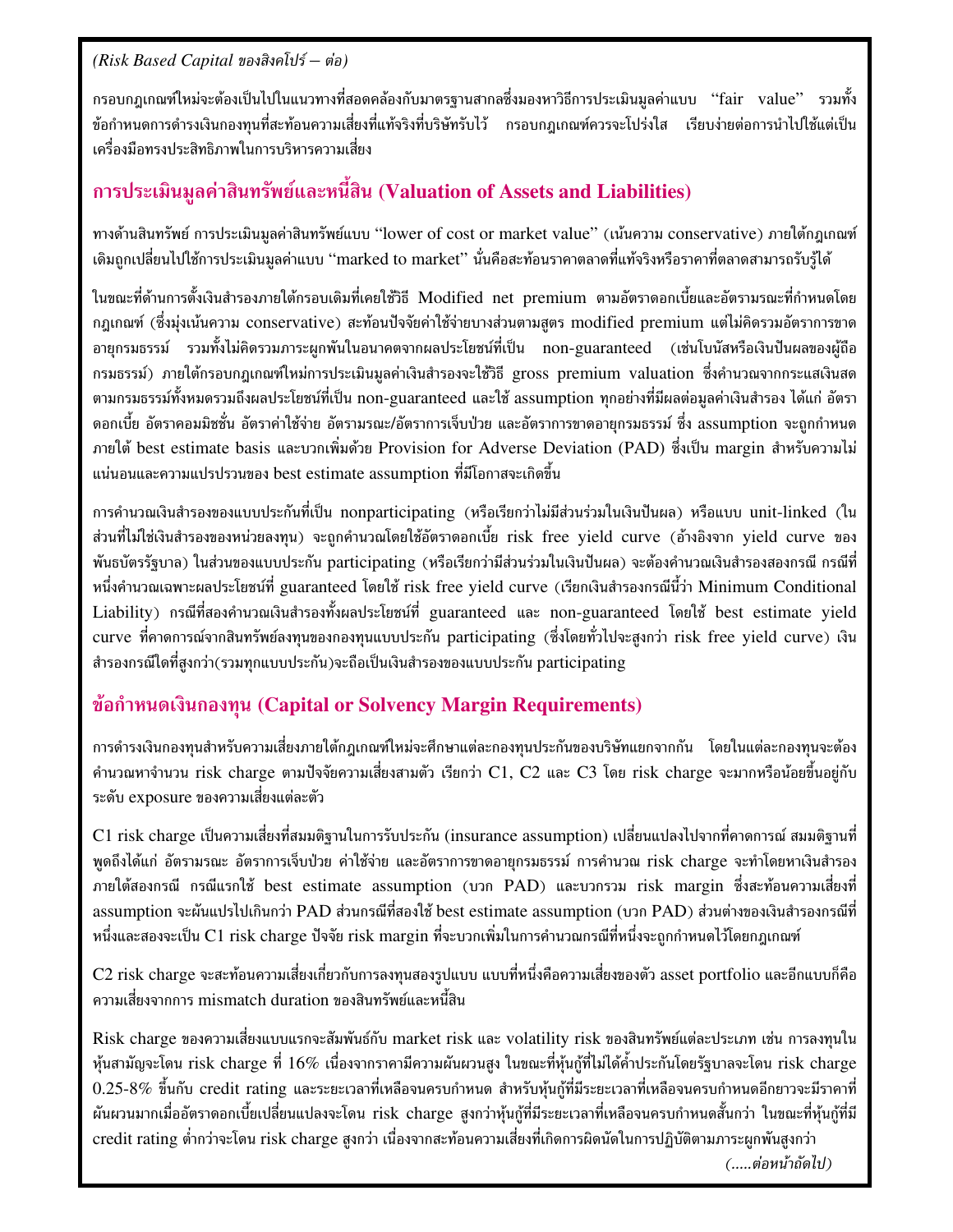$(Risk$  *Based Capital ของสิงคโปร์ – ต่อ*)

สำหรับ risk charge จากความเสี่ยงของ duration mismatch จะวัดผลกระทบของมูลค่าสินทรัพย์และหนี้สินที่เปลี่ยนแปลงไปเนื่องจาก อัตราดอกเบี้ยที่เปลี่ยนแปลง การศึกษาตรวจสอบผลกระทบจะวัด surplus (หรือมูลค่าสินทรัพย์หักด้วยหนี้สิน) ภายใต้สถานการณ์ ดอกเบี้ยที่เปลี่ยนแปลงสองสถานการณ์ (หนึ่งเพิ่มขึ้นและอีกหนึ่งลดลงในจำนวนที่เท่ากัน) ในการประเมินผลกระทบ มูลค่าหนี้สิน(เงิน สำรอง)จะถูกคำนวณโดยใช้ risk free yield curve ที่เปลี่ยนแปลงไปตามสถานการณ์ทั้งสอง ในขณะที่ผลกระทบของมูลค่าสินทรัพย์จะ เกิดขึ้นกับการเปลี่ยนแปลงราคาของพันธบัตรที่ลงทุน (ซึ่งขึ้นกับ coupon rate ของพันธบัตรและระยะเวลาที่เหลือจนครบกำหนด) ผลกระทบต่อ surplus ที่เปลี่ยนแปลงไปเนื่องจากมูลค่าสินทรัพย์และหนี้สินที่เปลี่ยนแปลงภายใต้สถานการณ์ใดที่สูงกว่าจะถือเป็น C2 risk charge

ถ้าบริษัทต้องการลด C2 risk charge ก็ควรเลือกลงทุนในสินทรัพย์ที่มีความเสี่ยงต่ำและบริหารความเสี่ยงโดยการ match duration ของสินทรัพย์และหนี้สิน โดยหลักการแล้ว ถ้าเราสามารถทำ perfect match ของ duration ได้ เมื่ออัตราดอกเบี้ยเปลี่ยนแปลงไป มูลค่า สินทรัพย์และมูลค่าหนี้สินจะเปลี่ยนแปลงในทิศทางเดียวกันจำนวนเท่า ๆกัน ทำให้จำนวน surplus ไม่มีการเปลี่ยนแปลง

 $\rm{C3\;~risk\;~charge~~}$ เป็นความเสี่ยงเนื่องจากสินทรัพย์ลงทุนกระจุกตัวในกลุ่มใดกลุ่มหนึ่งหรือเป็นของผู้ออกตราสารผู้ใดผู้หนึ่งมากเกินไป (concentration risk) ไม่มีการกระจายตัวที่ดีเพื่อลดความเสี่ยง ถ้าเกิดปัญหาใดๆกับกลุ่มตราสารหรือผู้ออกผู้นั้นจะเกิดผลเสียหาย จำนวนมากแก่เงินกองทุนในคราเดียว risk charge จะเป็นฟังก์ชั่นของ exposure ของบริษัทที่สูงกว่า concentration limit และ แน่นอนที่สุดวิธีลด  $C3$  risk charge ก็คือการ diversification ของพอร์ตลงทุน

ข้อกำหนดประเมินเงินกองทุนภายใต้กฎเกณฑ์ใหม่ประกอบไปด้วยสองข้อ ข้อแรกเรียกว่า Fund Solvency Requirement (FSR) ซึ่ง จะถูกใช้ประเมินเงินกองทุนสำหรับแต่ละกองทุนประกัน ในขณะที่อีกข้อกำหนดเรียกว่า Capital Adequacy Requirement (CAR) ซึ่งถูกใช้ประเมินเงินกองทุนรวมทุกกองทุนทั้งบริษัท

ผลรวมของ C1, C2, C3 risk charge สำหรับแต่ละกองทุน เรียกว่า Total Risk Requirement (TRR) จำนวนเงินทุนที่มีอยู่ในแต่ ละกองทุนเพื่อบรรลุข้อกำหนดเงินกองทุนเรียกว่า Financial Resource (FR) ซึ่งเป็นจำนวนที่เกิดจากมูลค่าสินทรัพย์หักด้วยมูลค่า หนี้สิน สำหรับแต่ละกองทุนจะสอบผ่านข้อกำหนด Fund Solvency Requirement (FSR) ก็ต่อเมื่อ FR สูงกว่า TRR

ส่วนข้อกำหนด  ${\rm CAR}$  ก็คืออัตราส่วนของ  ${\rm FR}$  รวมทุกกองทุนต่อ  ${\rm TRR}$  รวมทุกกองทุน จะผ่านข้อกำหนด  ${\rm CAR}$  ได้ก็ต่อเมื่ออัตรา  ${\rm CAR}$ ไม่ต่ำกว่า 120% ถ้าต่ำกว่า 120% บริษัทจะต้องยื่นแผนธุรกิจเพื่อปรับปรุง  $\operatorname{CAR}$  ให้สูงกว่า 120%  $^+$ 

#### ผลกระทบของกฎเกณฑ์ RBC ต่อบริษัทประกัน

ภายหลังจากเปลี่ยนไปใช้กฎเกณฑ์ใหม่แล้ว สิ่งที่เปลี่ยนแปลงอย่างเห็นได้ชัดคือ เงินสำรองมีความผันผวนมากขึ้นเนื่องจาก risk free yield curve ที่ใช้ในการคำนวณเปลี่ยนแปลงเรื่อย ๆ ส่งผลให้  ${\sf CAR}$  มีความผันผวนตามกันไป ดังนั้นบริษัทจำเป็นต้องทำการประเมินผล กระทบต่อเงินทุนภายใต้หลากหลายสถานการณ์ (Scenario Running)

บริษัทประกันให้ความสนใจมากขึ้นในการที่จะบริหารสินทรัพย์และหนี้สิน เพื่อให้ Duration ของทั้งสองฝั่งใกล้เคียงกัน บางบริษัทหา หนทางที่จะเพิ่มช่องทางการลงทุนในสินทรัพย์ที่มีระยะเวลายาวขึ้น (ส่วนมากพันธบัตรสกุลเงินสิงคโปร์จะยาวไม่เกิน 10 ปี ในขณะที่แบบ ประกันส่วนมากจะยาวกว่า 15 ปี)

การบริหารการลงทุนที่จะแสวงหากลยุทธ์ที่เสี่ยงมากขึ้นเพื่อให้ผลตอบแทนที่ดีขึ้นจะถูกพิจารณาอย่างรอบคอบภายใต้ข้อจำกัดเงินกองทุนที่ จำเป็นต้องดำรงมากขึ้นประกอบกันไป การอ อกแบบสินค้าจะต้องพิจารณาความต้องการเพื่อดำรงเงินกองทุนของแบบประกันว่ามากน้อย เพียงใด แบบประกันที่มีการรับประกันผลตอบแทนที่สูงหรือมี Duration mismatch มากจะทำให้ต้องดำรงเงินกองทุนสูงขึ้นมาก

อ้างอิงจากบทความ Risk-Based Capital Framework in Singaporeโดย Eric Seah ตีพิมพ์ในวารสาร International News ฉบับเดือนพฤศจิกายน ปีค.ศ. 2006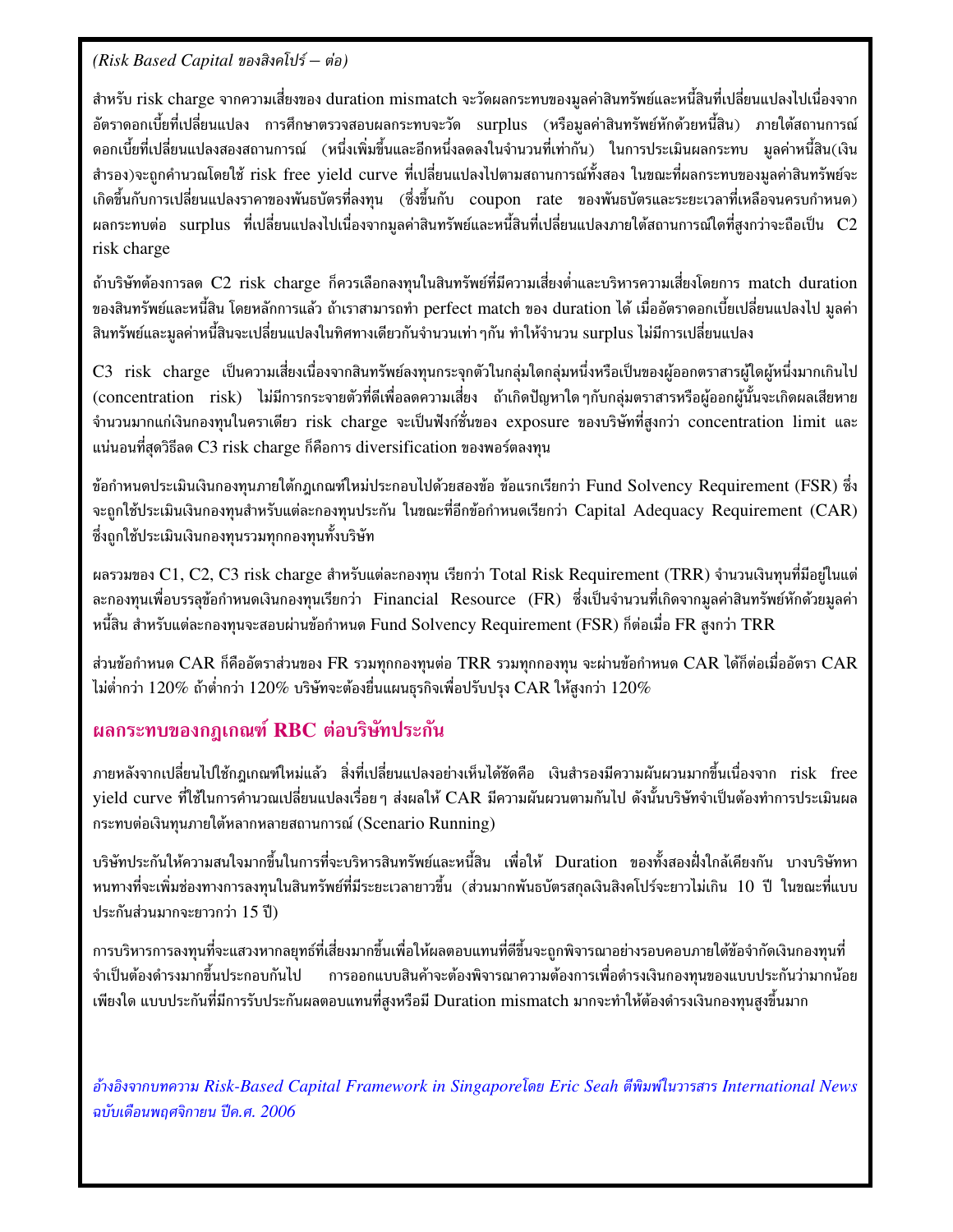# **Study tips (study style for essay question)**

โดย พิเชรฺ เจียรมณีทวีสิน

เมื่อสองปีที่แล้ว มีคนที่มีอาชีพเดียวกันถามถึงเทคนิคและแนวทางในการปฏิบัติเพื่อที่จะอ่านหนังสือให้มีประสิทธิผล พอดีคนที่ถาม ไม่ใช่คนไทยเนื้อความตั้งเดิมข้างล่างจึงเป็นภาษาอังกฤษ ตอนนั้นตอบทางโทรศัพท์แล้วก็มีอีเมลโต้ตอบกันบ้าง ผมเห็นว่าสิ่งนี้น่าจะ เป็นประโยชน์ จึงขอนำมารวบรวมแล้วก็แปลเป็นภาษาไทยให้ทีละย่อหน้า ทว่านี่เป็นการแปลอย่างหยาบๆ นะครับ ทางที่ดีผมว่าอ่าน ิจากภาษาอังกฤษน่าจะดีกว่า ถ้าภาษาผมไม่ดีตรงไหน รบกวนช่วยชี้แนะกลับมาด้วยที่ <mark>Sawasdee Actuary@yahoo.com</mark> ครับ

สิ่งที่เขียนขึ้นเหล่านี้ ส่วนหนึ่งมากจากคำแนะนำของพี่สุชิน บางเทคนิคได้จากการลงวิชาเรียนตั้งแต่สมัยในมหาวิทยาลัย พร้อมกับ ประยุกต์จากตำราในท้องตลาดประเภท "เทคนิคการจำ" หรือ "อ่านอย่างไรจึงจะเข้าหัว" เป็นต้น แล้วก็เอามาลองผิดลองถูกตอนสอบ actuarial exam ของ SOA ในการสอบแต่ละ Course ผมก็ปรับเปลี่ยนเทคนิคการเรียนรู้ไปเรื่อยๆ ผมเชื่อว่าคนเรามีเวลาเท่ากัน ์ ขึ้นกับว่าเราจะใช้อย่างไรให้คุ้มที่สุด ดังนั้น หวังว่าทุกท่านคงจะได้อะไรที่คุ้มค่าจากการที่ได้เสียเวลาอ่านสิ่งต่อไปนี้ครับ

Essay question is somehow not familiar with our education system. We may not have much chance to practice how to articulate and put the idea into the written essay. However, some syllabuses of actuarial exam provide such a great opportunity to sharpen this skill. This is good for pragmatic situation in real world!

้คำถามอัตนัยที่ให้ตอบเป็นหน้า ๆ อาจจะไม่เป็นที่คุ้นตาในระบบการศึกษาของบ้านเรานัก เราอาจจะมีโอกาสไม่มากในการฝึกฝนในการ ี ทำให้กระจ่างและนำความคิดของเราใส่ลงไป อย่างไรก็ตาม ข้อสอบบางรปแบบเปิดโอกาสให้ฝึกฝนความสามารถด้านนี้ นี่เป็นสิ่งที่ดี สำหรับสถานการณ์สมจริง

Some people even say they don't know what they should write although they think that there is no problem if the question provides multiple choices to choose. Of course, candidate is required the deeper knowledge in the written exam and then the way to study of written exam is different from that of multiple choice exam.

ี บางคนไม่รู้จะเขียนอะไรถึงแม้ว่าถ้าเป็นปรนัยคงจะไม่มีปัญหา แน่นอนว่าคนที่จะตอบคำถามอัตนัยต้องมีความรู้ที่แน่นกว่าคนที่จะตอบ ้คำถามปรนัย อีกทั้งวิธีการอ่านหนังสือสำหรับสองวิธีนี้ก็ต่างกัน

Going forward to this style, how many rounds do you target to read? It is not necessary that you need to read as much as possible. Reading only one round might be adequate as well. The point is that we should target the level of detail and objective for each round. And then, evaluate it.

้ถ้าพูดถึงการอ่านหนังสือเพื่อตอบคำถามแบบอัตนัย คุณเคยตั้งเป้าว่าจะอ่านกี่รอบ มันไม่จำเป็นที่จะต้องอ่านมากที่สุดเท่าที่จะมากได้ ้การอ่านแค่รอบเดียวก็อาจจะเพียงพอเช่นกัน เราควรจะตั้งเป้าหมายว่าจะอ่านลงลึกในแต่ละรอบเท่าไร แล้วก็ประเมินผลที่อ่านจบแต่ละ รอบ

Your first step is to assimilate all topics that are structured in each course. Don't forget to read objective from syllabus. This is crucial and worthwhile going through it. After completing the first round, you should be able to list all the topics that you need to study and predict/guess the context in advance from your logic.

้ขั้นตอนแรกก็คือการจับใจความของหัวข้อให้เป็นรูปเป็นร่างในแต่ละคอร์ส อย่าลืมอ่านวัตถุประสงค์ของหลักสูตร มันค่อนข้างสำคัญแล้ว ้ก็คุ้มที่จะอ่านเป็นอันดับแรก จากนั้นคุณควรจะสามารถเรียงหัวข้อที่คุณจะอ่านแล้วก็เดาว่าเนื้อหาข้างในให้ออกว่ามันควรจะเป็นอย่างไร ก่อนที่จะเริ่มอ่านอย่างจริงจัง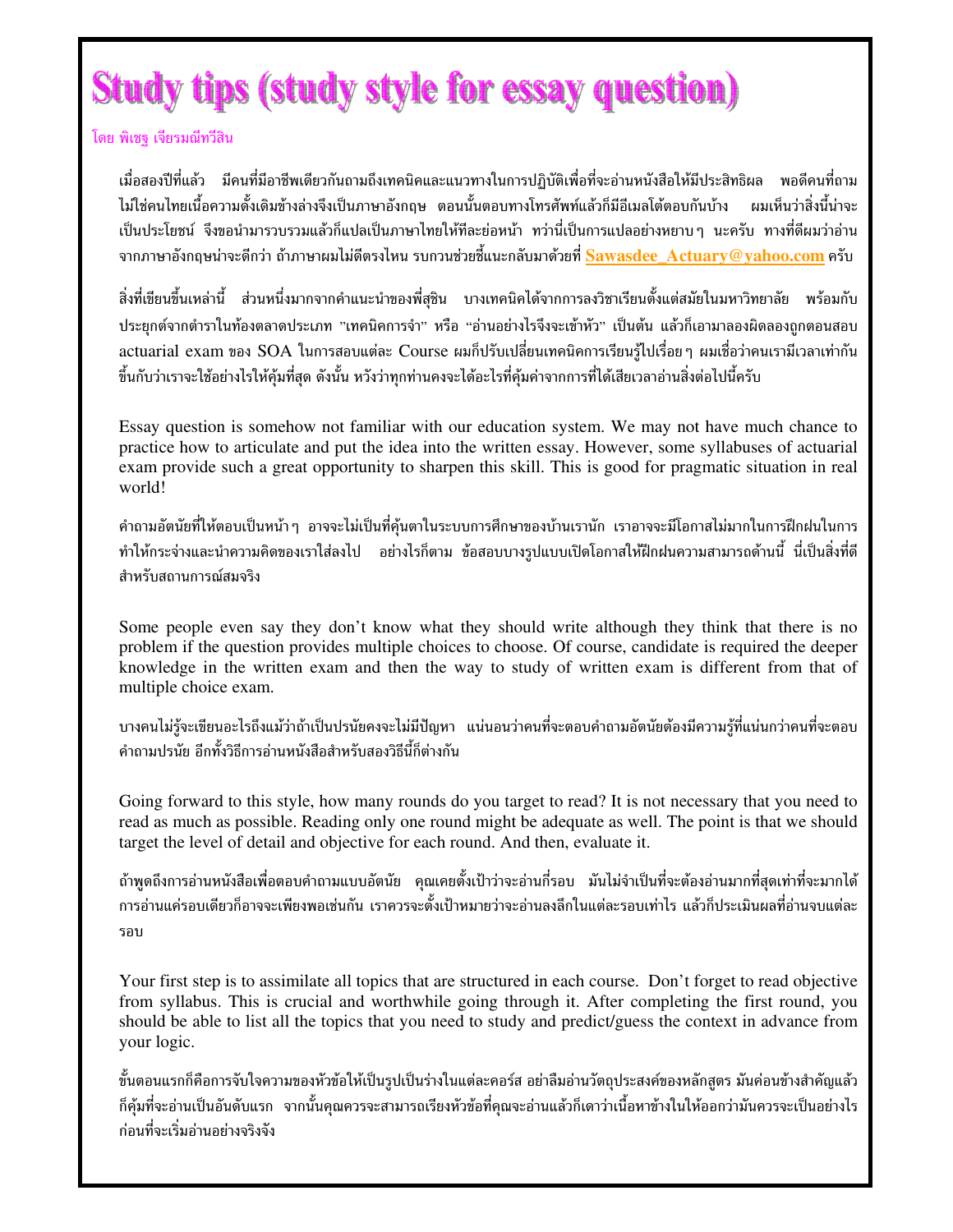For instance, if the topic is about derivative we should think in advance (certainly, after understand objective from syllabus) on what should we learn from it. When we establish the direction and know what we need from textbooks, it will make you get into the concept and know how to apply it easier. With this way, this can make you memorize it much easier and your knowledge will last with you for sure.

ยกตัวอย่างเช่น ถ้าหัวข้อเป็นตราสารอนุพันธ์ เมื่อรู้ว่าวัตถุประสงค์ของหลักสูตรคืออะไร เราก็ต้องนึกล่วงหน้าว่า เนื้อหาที่เราควรรู้เป็น อะไร สิ่งที่เราต้องการจะรู้จากตำราคืออะไร เมื่อเราจับทิศทางได้และรู้ว่าเราต้องการอะไรจากการอ่านแล้ว มันก็จะสามารถทำให้เรา เข้าถึงแก่นของคอนเซ็ป อีกทั้งทำให้จำเนื้อหาและวิธีการนำไปใช้ได้ง่ายขึ้น

'Study guide' could expedite your learning process as it will tell you what main idea of each chapter is. Remember that it will help you to substantiate 80/20 rule which is forever rule of thumb.

- Memorize it all, dump your logical thinking into it, and make sense of it... after you understand and get their concept... all text books are only your supplement to lubricate and incorporate into your idea. Please realize that what you remember from study guide may cover 80% of context already, and that may take time only 20% of your budget.
- You can enjoy reading study guide and text book in tandem if it makes you keep on understanding the context. To improve creativity and problem solving skill, please bear in mind that it would be better if you can create your own idea before osmosis what text book feed you in this step. Basically, you can keep your text book for next step and just read through study guide as well as memorize some important part of it. I called it "logical memorizing"
- It is imperative to choose appropriate 'study guide'. Ask your friends, try to skim and evaluate it. The rest is left to your fate. But please don't change your study guide on the way you study. Metaphorically speaking, it looks like you need to study your partner again before you get into relationship. Also, be careful that some study guide could blatantly make mistake in it.

 ${\bf Study\,\,\, guide\,\,\,}$ สามารถช่วยลดเวลาในการอ่านได้มากขึ้น โดยที่มันจะบอกว่าตรงไหนเป็นใจความหลัก (บอกแต่ใจความหลักล้วนๆ เป็นข้อ ๆ) จำไว้ว่ามันเป็นเพียงแค่สิ่งที่ช่วยทำให้ กฎของพาเรโต (80/20) ดูเป็นจริงมากขึ้น

- จำให้หมด ใช้หลักตรรกะทั้งหมดเท่าที่มีเพื่อระดมความคิดแล้วผูกเป็นปมให้ดู make sense หลังจากเข้าใจแล้วจับคอนเซ็ป ได้ (ย้ำ ต้องจับคอนเซ็ปให้ได้ ลองถามตัวเองดูว่าเข้าใจมากขึ้น หลังจากอ่านมั๊ย) ตำราที่เหลือล้วนเป็นเพียงหนังสืออ้างอิง -เพื่อเป็นกาวหล่อลื่นและเชื่อมเข้าไปในความคิดของคุณ สิ่งที่คุณได้จาก study guide อาจครอบคลุมถึง 80% ของเนื้อหา เรียบร้อยแล้ว และส่วนหลัง(จากตำรา) อาจใช้เวลา 20% ของเวลาที่มี
- $\bullet$  คุณสามารถเพลิดเพลินไปกับการอ่าน study guide ไปพร้อม ๆ กับการอ่าน text book ถ้ามันสามารถทำให้คุณเข้าใจเนื้อหาไปได้ เรื่อย ๆ เพื่อที่จะพัฒนาความคิดสร้างสรรค์และวิธีการแก้ปัญหา จะเป็นการดีถ้าคุณสามารถสร้างแนวคิดของคุณเองก่อนที่จะ ดูดซึมอะไรก็ตามจาก text book โดยพื้นฐานแล้ว คุณสามารถเก็บ text book เอาไว้ตอนหลัง โดยอ่านแต่เพียง study guide กับจำเอาส่วนสำคัญของมัน (ขอ ย้ำอีกครั้ง ต้องจำด้วยความเข้าใจถึงจะได้ผล ขอ ขอเรียกวิธีนี้ว่า logical memorizing)
- จำเป็นที่ต้องมี study guide ที่เหมาะสม ถามเพื่อนของคุณ พยายามประเมินมัน ซึ่งที่เหลืออาจขึ้นกับดวงของคุณ แต่อย่า เปลี่ยนกลางคัน แล้วก็โปรดระวังว่าบาง study guide อาจเขียนผิด ถ้าไม่แน่ใจให้ถามเพื่อนดูว่ามัน make sense มั๊ย  $\left(\textrm{common sense}$  เป็นสิ่งสำคัญมากสำหรับ  $\rm{Actually}$  )

ปล. ถ้ามีคนสนใจวิธี Logical memorizing หรือ วิธี mind mapping ผมจะพยายามรวบรวมแล้วเขียนขึ้นในฉบับถัดไป ถ้าอยาก ให้ซี้เฉพาะ study tips แนวไหน หรือมีคำถามอะไร สามารถเขียนส่งมาได้ที่ <mark>Sawasdee\_Actuary@yahoo.com</mark>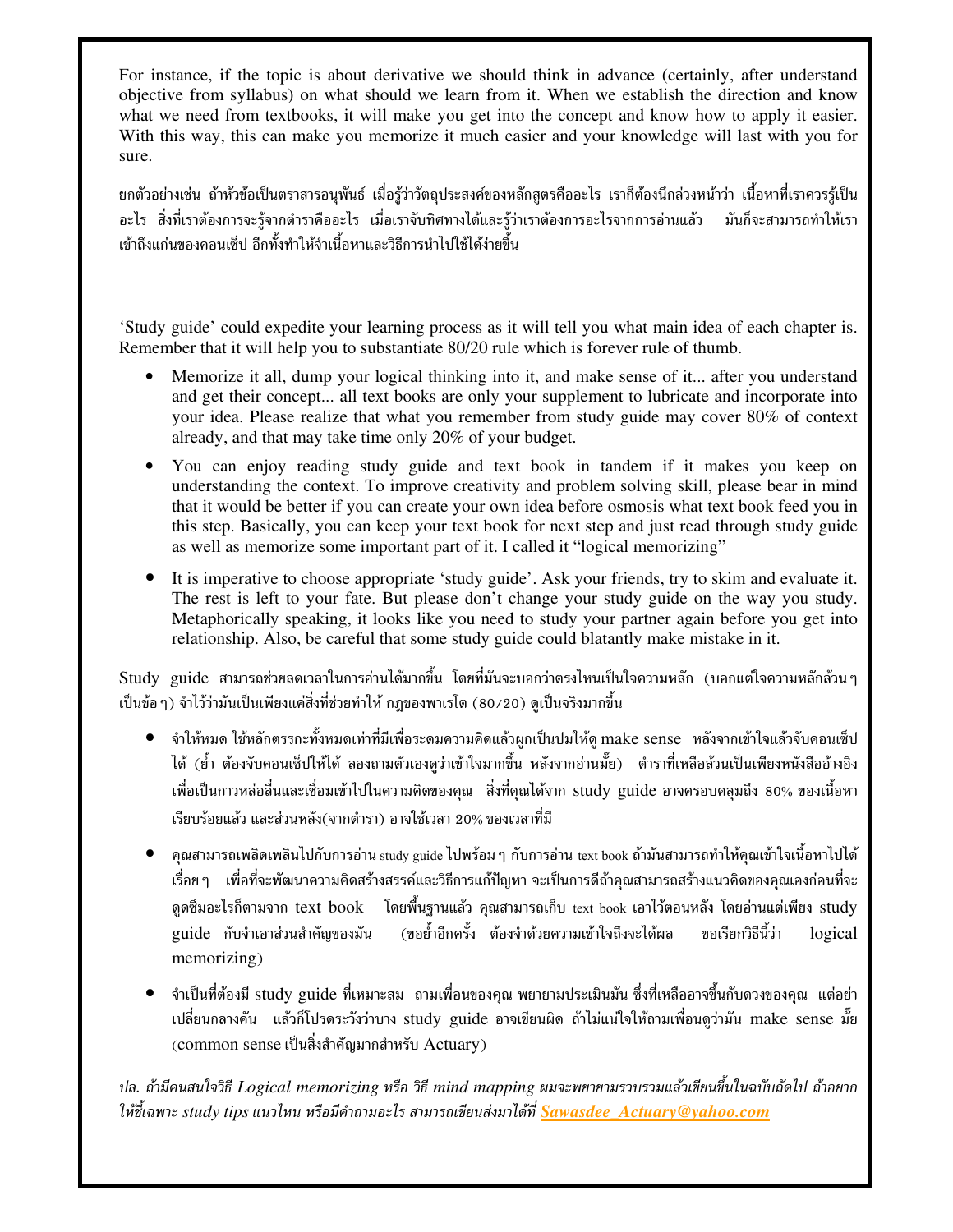Raise question every time, ask yourself frequently if what it shows in text book make sense for you or not. Take question in your note and try to answer it when you come back to read in the next round. If you still cannot answer it, reserve to another round until you have basic knowledge to solve it. Anyway, your last choice is friend or your boss who passed the exam before you.

ี ถามคำถามกับตัวเองทุกครั้งแล้วให้แน่ใจว่าสิ่งที่ตำราอธิบายให้เราเข้าใจนั้น make sense สำหรับเรา จดคำถามที่ตัวเองสงสัยลงในสมุด ์ โน๊ตในการอ่านแต่ละรอบ (หรือกระคาษทคก็ได้) แล้วก็พยายามตอบให้ได้เมื่อกลับมาอ่านในรอบต่อไป ถ้ายังตอบไม่ได้อีกก็เก็บเอาไว้ ็ จนกว่าจะกลับมาวนอ่านอีกรอบ ตัวเลือกสุดท้ายของคุณก็คือเพื่อนหรือเจ้านายของคุณที่ผ่านการสอบมาก่อนคุณ

'Mind mapping' is one of the best methods for picture memorial style. Not only it helps you to categorize your memory, but also it will link your left and right brain together to have long lasting knowledge for your exam. This is the way to utilize your whole brain effectively. The simple way of mind mapping is tree diagram. If you want to memorize it, highly recommend to do 'mind mapping' in each chapter/section you are studying.

'mind mapping' เป็นหนึ่งในวิธีที่ดีที่สดสำหรับการจำแบบรปภาพ ไม่เพียงที่จะช่วยจัดหมวดหม่ในการจำ มันยังช่วยเชื่อมสมองส่วน ์ซ้าย(ตรรกะ)กับส่วนขวา(จินตนาการ)เข้าด้วยกันเพื่อให้มันฝังแล้วคงอยู่กับเรา มันเป็นวิธีที่จะใช้สมองทั้งหมดให้มีประสิทธิผลมากที่สุด อาจจะเริ่มจาก tree diagram ซึ่งเป็นวิธีที่ง่ายๆ ก่อนก็ได้ ถ้าคุณอยากจะท่องจำอะไร แนะนำว่าให้ทำ 'mind mapping' ในแต่ละบท เมื่อคุณกำลังศึกษามัน

Please have a blank paper beside your desk. Research has shown that after a week, retention is about 10% of what one simply hears. If the individual listens and writes down the key points the retention increases to about 25%. If he listens, records and passes the message along to others the retention almost doubles to 50%. However, if he, in addition to all the above, also tries out the new behavior, the retention jumps to around 80%. So listen, record, transfer is the change you want.

โปรดมีกระดาษเปล่าไว้ข้างๆ โต๊ะกุณเสมอ มีวิจัยอันนึงบอกไว้ว่าหลังจากที่อ่านหรือเรียนรู้อะไรก็ตาม (เช่น สัมมนา) มา 1 สัปดาห์ มัน ึ่ จะเหลืออยู่ในหัวเราเพียงแค่ 10% เท่านั้น แต่ถ้ามีการเขียน/จดลงไปแล้วล่ะกี มันจะเหลือค้างอยู่ในหัว 25% ซึ่งไปกว่านั้นถ้ามีการบอก ต่อสิ่งที่ได้เรียนรู้มากับคนอื่น มันจะเหลือค้างอยู่ในหัว 50% ทีเดียว อย่างไรก็ตาม ถ้าทำอะไรเพิ่มเติมมากไปกว่านั้น โอกาสที่จะเหลือ ี ความรู้ค้างอยู่ในหัวอาจเพิ่มขึ้นเป็น 80% ดังนั้นการ ฟัง, บันทึก, ถ่ายทอด เป็นสิ่งที่คุณสามารถทำให้กับตัวคุณเองได้

Last but not least, review and discuss with yourself or somebody. Remember. The more you learn, the more you are able to learn.

่ ตรวจทานและถกเถียงกับตัวกุณเองหรือใครก็ได้ จำไว้ว่า ยิ่งเรียนมากเท่าไร ก็ยิ่งสามารถเรียนรู้มากยิ่งๆ ขึ้นเท่านั้น

#### <u>สรุปสั้นๆ ใค้ว่า...</u>

- อ่านหัวข้อและทำความเข้าใจวัตถุประสงค์ของแต่ละเนื้อหา
- คิดล่วงหน้าว่าอยากจะรู้อะไร และอะไรที่อยากจะรู้จากตำรา ก่อนที่จะลงมืออ่านในแต่ละรอบ
- ใช้ study guide (e.g. ACTEX, JAM, etc.) ให้ถูกวิธี
- $\bullet$  ตั้งคำถามกับตัวเองหลังจากอ่านจบในแต่ละหัวข้อ คำถามที่ตอบ ไม่ได้ให้เก็บเอาไว้ตอบหลังจากอ่านจบในรอบต่อไป
- ึ จดแถ้วก็จำ อย่าลืมทำความเข้าใจ แถ้วใช้ logical memorizing แล้วกี่ทำ mind mapping (just make everything making sense)